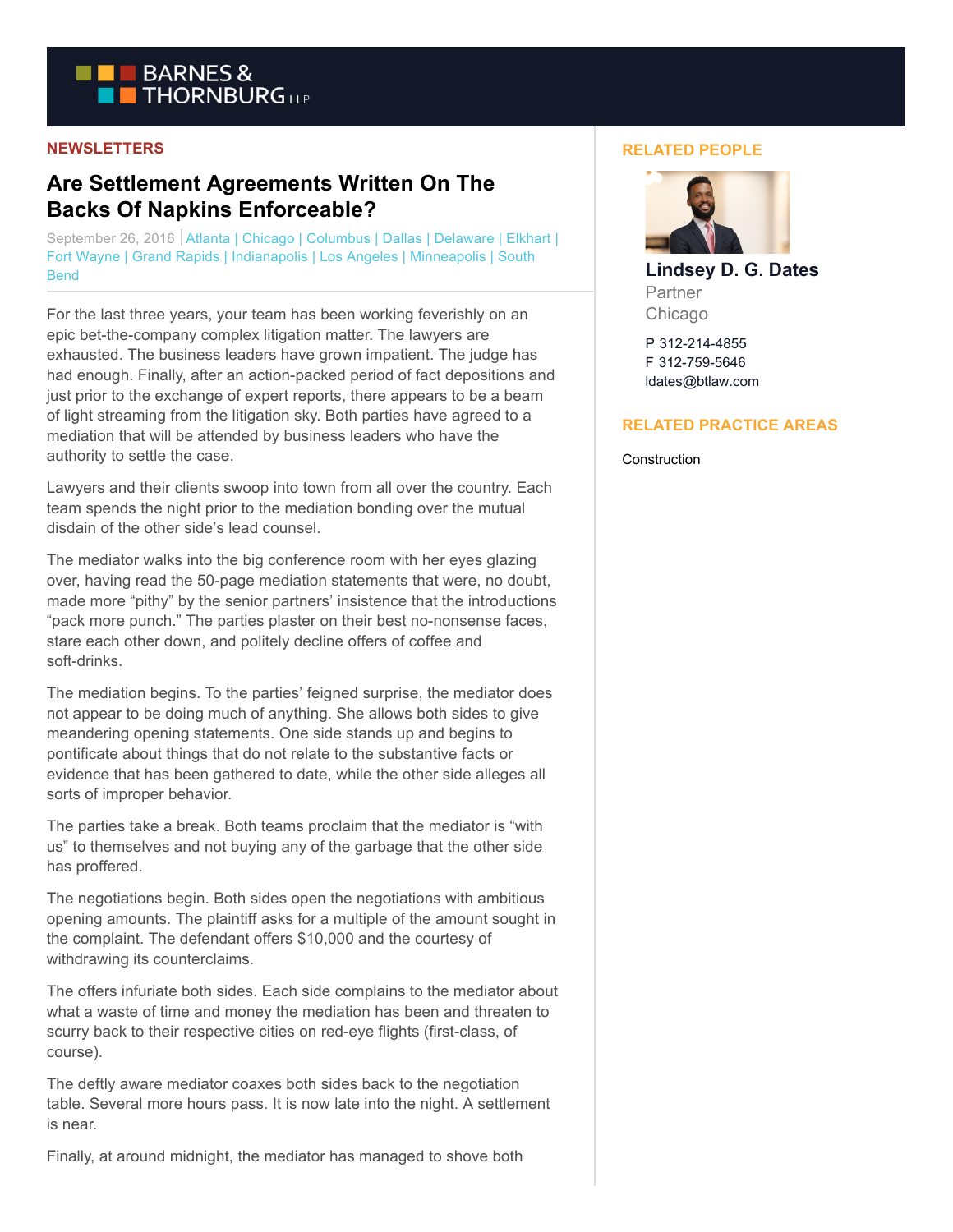sides into agreeing on key settlement terms. Notwithstanding, given how late it is, how exhausted the parties are, and the complexity of the case, there is neither the will nor ability to draft a detailed settlement agreement on the spot. Instead, the parties handwrite a two-sentence document that provides something like this:

• Party A agrees to pay Party B \$4 million.

• Both parties agree to waive all claims against each other.

The business leaders and their lawyers sign and date the handwritten document. The parties depart each other by doling out fake smiles and relieved handshakes.

On the next day and after a good night's rest, one of the business leaders (Party A) has a change of heart. The settlement that appeared reasonable late the night before suddenly does not look so great the morning after. The client calls up the lawyer and complains about putting the company in such an untenable position. The lawyer apologizes profusely and suggests that it is not too late because the formal settlement agreement has not been signed.

For the next few weeks, the parties exchange drafts of a formal settlement agreement until Party A officially declares that the deal is off.

Left with few viable options, Party B seeks to enforce the handwritten document in court. Will the court rule that the handwritten document is enforceable?

The Seventh Circuit recently answered a similar question with a resounding yes. In *Beverly v. Abbott Labs.*, 817 F.3d 328 (7th Cir. 2016), the plaintiff (Martina Beverly) sought hundreds of thousands of dollars from Abbott Laboratories in an employment discrimination/retaliation case. The parties decided to mediate the case after the district court denied summary judgment. One day prior to the mediation, Abbott's counsel forwarded Beverly's counsel a six-page template for a formal settlement agreement to prevent any surprises if the parties were able to settle the case during the mediation. Notably, that template included provisions related to a review period, payment mechanisms, indemnification, and waivers/releases.

After a lengthy 14-hour mediation, the gap remaining between the parties was only \$10,000. Accordingly, the parties drafted and signed a handwritten document which provided as follows:

I Jon Klinghoffer will commit that my client will communicate to its internal business client the fact that Abbott/AbbVie has offered \$200,000 + Abbott/AbbVie pays cost of mediation to resolve this matter and that Martina Beverly has demanded \$210,000 + Abbott/AbbVie pays cost of mediation to resolve this matter. Both parties committ [sic] that their offer and demand will remain open until Tuesday, July 22, 2014, 3:00 PM central.

*Id.* at 332. Thus, either side could accept the last demand of her/its opponent at any moment prior to the expiration period (*i.e.,* July 22, 2014 at 3:00 p.m. CST).

On the morning after the mediation, Abbott's counsel: (1) timely accepted Beverly's demand, such that Abbott/AbbVie agreed to pay Beverly \$210,000 and the mediation costs to resolve the dispute and (2) emailed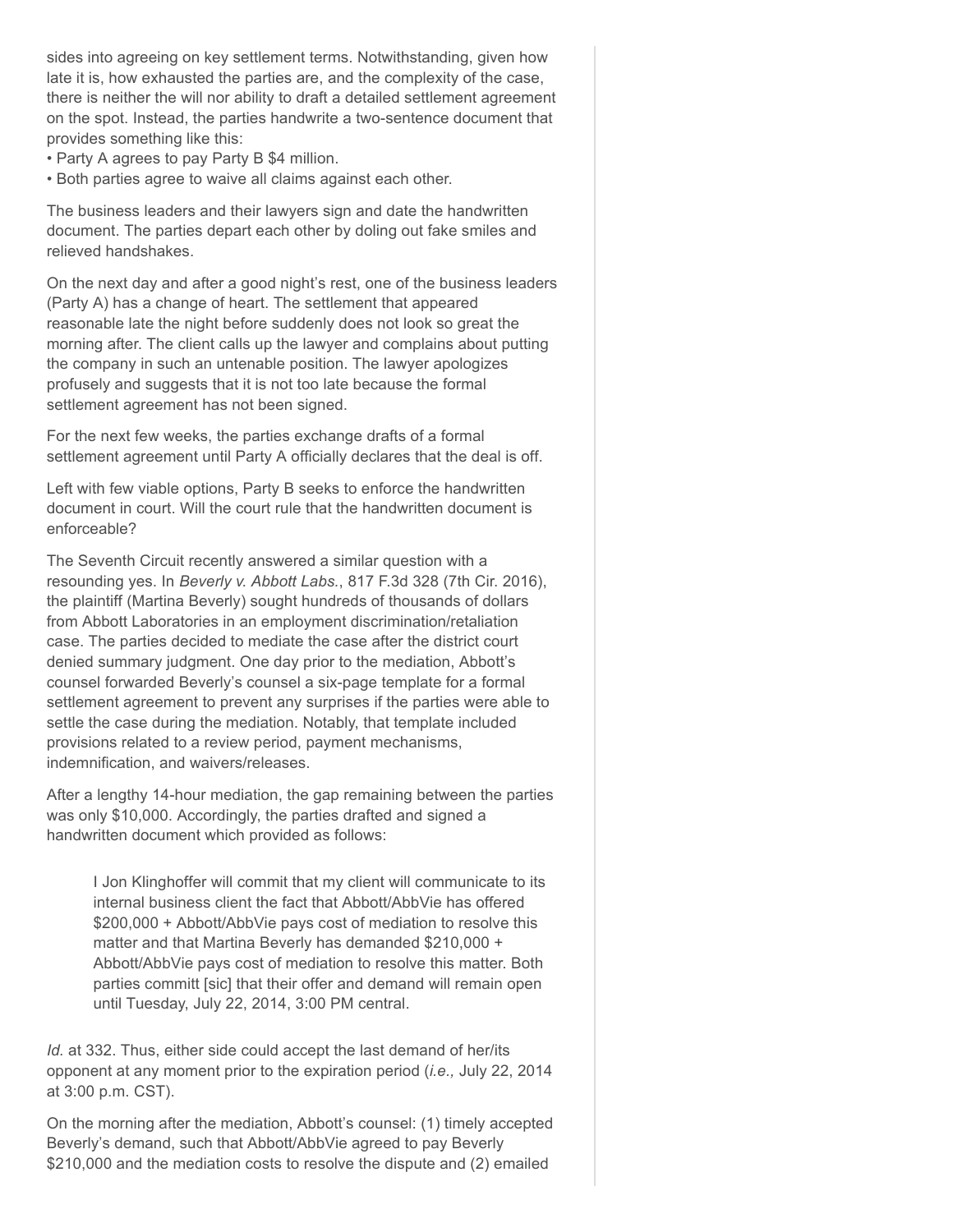a draft settlement agreement that largely reflected the terms of the template that Abbott's counsel had sent the day prior to the mediation. A few minutes after receiving the aforementioned, Beverly's counsel responded: "Oh happy days! Best \$10,000 Abbott has ever spent. You are a gem." *Id*.

Notwithstanding the aforementioned, Beverly ultimately decided not to sign the formal settlement agreement. Accordingly, Abbott's counsel moved to enforce the handwritten document that was signed by the parties after the 14-hour mediation.

The trial court granted Abbott's motion, but Beverly appealed. On appeal, Beverly argued that the handwritten document was not enforceable and it lacked key terms that spelled out certain obligations of the parties. More specifically, Beverly argued that the handwritten document did not contain, among other things, provisions with respect to waiver/release, indemnification, cooperation between the parties, and future employment options. Thus, at issue before the Seventh Circuit was whether the handwritten document created an enforceable settlement agreement.

The Seventh Circuit rejected Beverly's arguments and concluded that: (1) albeit inartful, the handwritten document sufficiently provided for waivers and releases and (2) Beverly had failed to explain how other terms were "so vital that the parties would not have settled the dispute without them." *Id*. at 335.

We find that the district court correctly concluded that the handwritten agreement was enforceable because the agreement sufficiently defines the parties' intentions and obligations. The material terms in the agreement clearly provide that Beverly offered to 'resolve this matter' – i.e., voluntarily dismiss her alienage and disability claims – if Abbott paid \$210,000 and mediation costs. See Elustra v. Mineo, 595 F.3d 699, 709 (7th Cir. 2010) ("We find that the material terms were definite and certain: defendants would pay \$6,000 to the Elustras in exchange for their dismissal of the lawsuit."). It also states that Abbott had five days within which to accept Beverly's offer, which it did the following day. Both parties and their respective attorneys signed the agreement, further demonstrating their intent to be bound by the terms of the document. And the elated response of Beverly's counsel to Abbott's acceptance further underscores the parties' understanding that the handwritten agreement would settle Beverly's claims. . . . We agree with the district court that the parties' failure to execute the typewritten proposal simply left the handwritten agreement's enforceability undisturbed. . . . A settlement agreement may be enforceable despite the omission of certain terms so long as those terms are not material.

## *Id*. at 333-35.

*Beverly*, therefore, underscores the fundamental principle that even a simple handwritten settlement agreement will be enforced so long as the bare-bones material terms are included.

In light of Beverly, here are some practical takeaway tips for drafting enforceable "same-day" settlement agreements for you to consider: